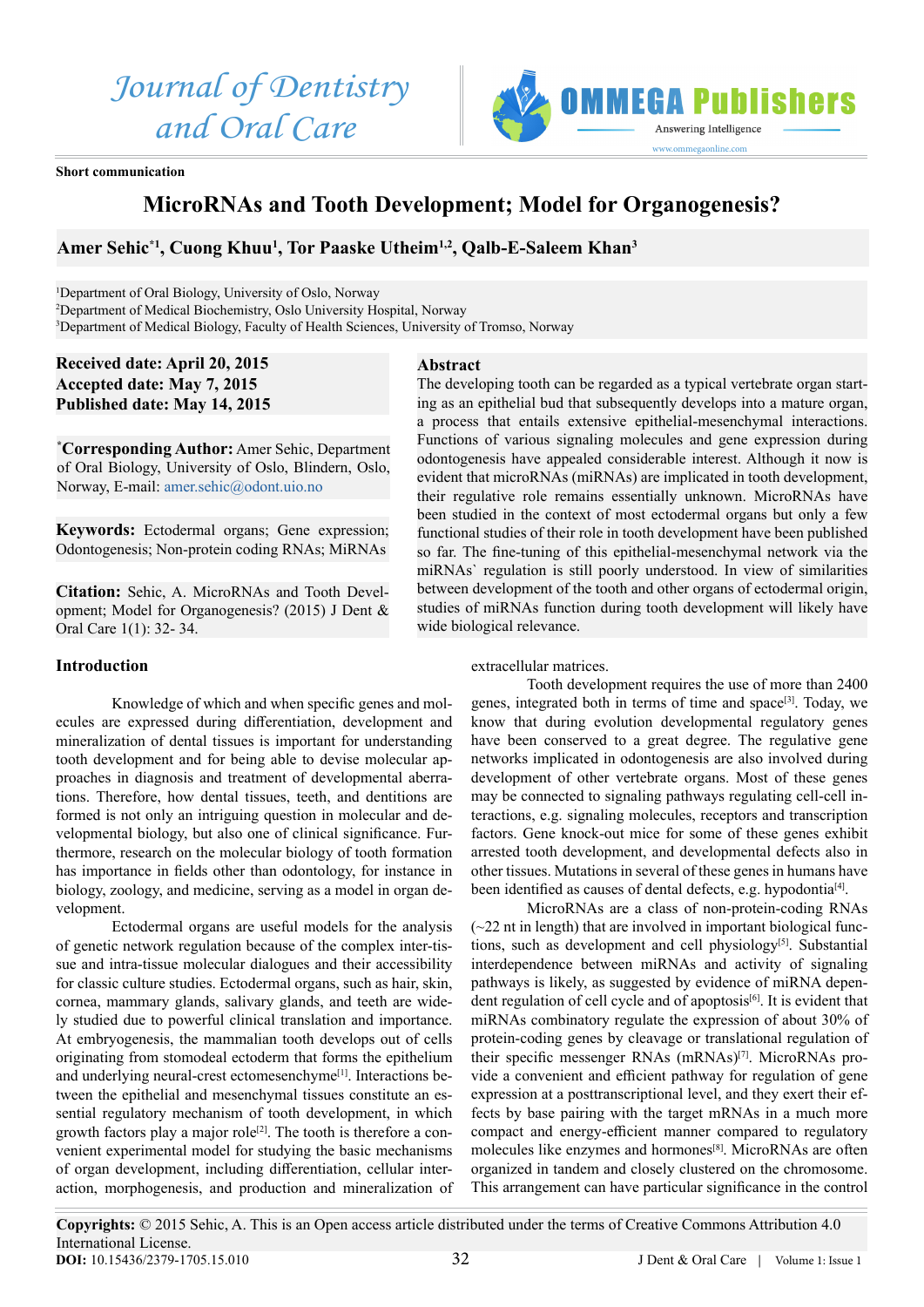

of gene expression. Clustered miRNAs with similar sequences may regulate a set of mRNA targets, and these closely related characteristics may allow miRNAs to function as powerful regulators at the cellular level. In some cases miRNAs have been proposed to act relatively promiscuously and to inhibit multiple targets[9]. Many different miRNAs can target several genes in their 3ÙTRs. In this way it is possible for combinatorial action of multiple miRNAs in order to significantly inhibit translation. For most miRNAs, however, these predictions have not yet been tested. The prediction of target genes for particular miRNAs are a difficult computational challenge, and is impaired by the lack of data describing alterations in levels of individual protein in response to changes in levels of miRNAs.

The miRNAs involvement in the tooth genetic network fine-tuning was already suggested in  $2008$ <sup>[10]</sup>. The expression of miRNAs in developing tooth germ is highly dynamic. Some miRNAs exhibit high levels of expression during the early stages of odontogenesis, while other miRNAs are abundantly expressed at later developmental stages. Lately, investigation has shown that miRNAs probably regulate tooth morphogenesis and ameloblast differentiation, perhaps largely by fine-tuning conserved signaling networks<sup>[11]</sup>. Another study suggested discrete sets of miRNAs to be expressed in molars compared with incisors, as well as in epithelium compared with mesenchyme $[12]$ . Conditional knockout of *Dicer1* in the dental epithelium of the *Pitx2-Cre* mouse results in multiple and branched enamel-free incisors and cuspless molars together with changes in incisor patterning and in incisor and molar size and shape<sup>[12]</sup>. These observations indicated an involvement of miRNA in tooth morphogenesis and patterning, as well as in the terminal cell differentiation and tissue homeostasis. Although available evidence suggests that miRNAs may profoundly influence tooth germ development, the mechanism by which this is achieved remains unknown.

Understanding of miRNA functions likely requires loss-of-function studies *in-vivo*. It has been shown that intravenous administration of a novel class of chemically engineered oligonucleotides termed "antagomirs" or "anti-miRs" resulted in a marked decrease on levels of corresponding miRNA levels in tissues[9]. Injection of an anti-miR to miR-122 resulted in up-regulated expression of hundreds of genes predicted to be repressed by miR-122 based on the presence in these genes of a miR-122 recognition motif in their 3´UTR region. Paradoxically, anti-miR treatment also revealed a significant number of down-regulated genes that may be activated by miR-122. The mechanisms through which miRNAs activate gene expression (transcription) may be 1) direct (e.g. via chromatin remodeling) and 2) indirect (e.g. the suppression of a transcriptional repressor) $[9]$ .

In tooth germs miR-214 exhibit a higher level of expression at post-natal stages of odontogenesis<sup>[10]</sup>. In order to study the function of miR-214 during murine tooth development Sehic et al. selected this miRNA as a target for silencing by *in-vivo* transfection with anti-miR-214. The effects on gene expression and tooth phenotype were consequently studied $[13]$ . In developing tooth germ, transfection of 50 pmol anti-miR-214 resulted in significantly lower levels of expression of miR-214 compared to the levels of scrambled control<sup>[13]</sup>. About 1200 mR-NAs and 6 miRNAs were found differentially expressed following in vivo transfection with 50 pmol of anti-miR-214. Altered levels of mRNAs were also reflected in corresponding changes

in levels of the corresponding encoded proteins. Furthermore, the enamel of the resulting mature tooth exhibited evidence of hypomineralization<sup>[13]</sup>. Bioinformatic analysis suggested that inactivation of miR-214 markedly diminished enamel biosynthesis, while biosynthesis of contractile proteins (e.g. myosins, actins) was stimulated. Levels of associated transcription factors, such as Ezh2 and Twist1, were found to have increased both the mRNA and protein level. The levels of miR-199a, miR-199b were significantly increased in transfected tooth germs<sup>[13]</sup>. Both of these miRNAs, together with miR-214, are encoded by *Dnm30os*, a "non-coding" RNA transcript derived from the 14<sup>th</sup> intron of *Dnm3*. These three miRNAs are therefore encoded as a polycistronic gene, transcribed as a single RNA transcript, which is subsequently processed into the three mature miRNAs. This is a phenomenon shared by several other miRNAs, including those of the miR-17-92 or miR-106a-363 clusters<sup>[14]</sup>. Recent studies on miR-17-92 cluster demonstrated that this cluster is down-regulated during odontogenesis, and it was suggested that the miR-363, one of the members from the miR-106a-363 cluster, may be implicated in this process<sup>[15,16]</sup>. Further investigation on the interplay between the clusters and their mRNA targets in genetic network regulation of tooth development is therefore of outmost importance.

### **Conclusion**

MicroRNAs are the key regulators during embryonic development and are also implicated in disease. Understanding the biological function of miRNAs requires mapping of their expression time and space as well as identification of mRNA targets. Ultimately, an improved understanding of miRNA functions may lead to novel therapeutic tools both in dentistry and medicine. Therefore, the involvement and mechanisms of miR-NAs in tooth development should be further studied.

### **References**

1. Thesleff, I., Sharpe, P. Signalling networks regulating dental development. (1997) Mech Dev 67(2): 111-123.

2. Thesleff, I., Vaahtokari, A. The role of growth factors in determination and differentiation of the odontoblastic cell lineage. (1992) Proc Finn Dent Soc 88 (Suppl 1): 357-368.

3. Landin, M. A., Shabestari, M., Babaei, E., et al. Gene Expression Profiling during Murine Tooth Development. (2012) Front Genet 3: 139.

4. Simmer, J. P., Hu, J. P. Dental enamel formation and its impact on clinical dentistry. (2001) J Dent Educ 65(9): 896-905.

5. Bushati, N., Cohen, S. M. microRNA functions. (2007) Annu Rev Cell Dev Biol 23: 175-205.

6. Jovanovic, M., Hengartner, M. O. miRNAs and apoptosis: RNAs to die for. (2006) Oncogene 25(46): 6176-6187.

7. Filipowicz, W., Bhattacharyya, S. N., Sonenberg, N. Mechanisms of post-transcriptional regulation by microRNAs: are the answers in sight? (2008) Nat Rev Genet 9(2): 102-114.

8. Mattick, J. S., Makunin, IV. Small regulatory RNAs in mammals. (2005) Hum Mol Genet 14(Spec No 1): R121-132.

9. Krutzfeldt, J., Rajewsky, N., Braich, R., et al. Silencing of microR-NAs in vivo with 'antagomirs'. (2005) Nature 438(7068): 685-689.

10. Jevnaker, A. M, Osmundsen, H. MicroRNA expression profiling of the developing murine molar tooth germ and the developing murine submandibular salivary gland. (2008) Arch Oral Biol 53(7): 629-645. 11. Michon, F., Tummers, M., Kyyronen, M., et al. Tooth morphogene-